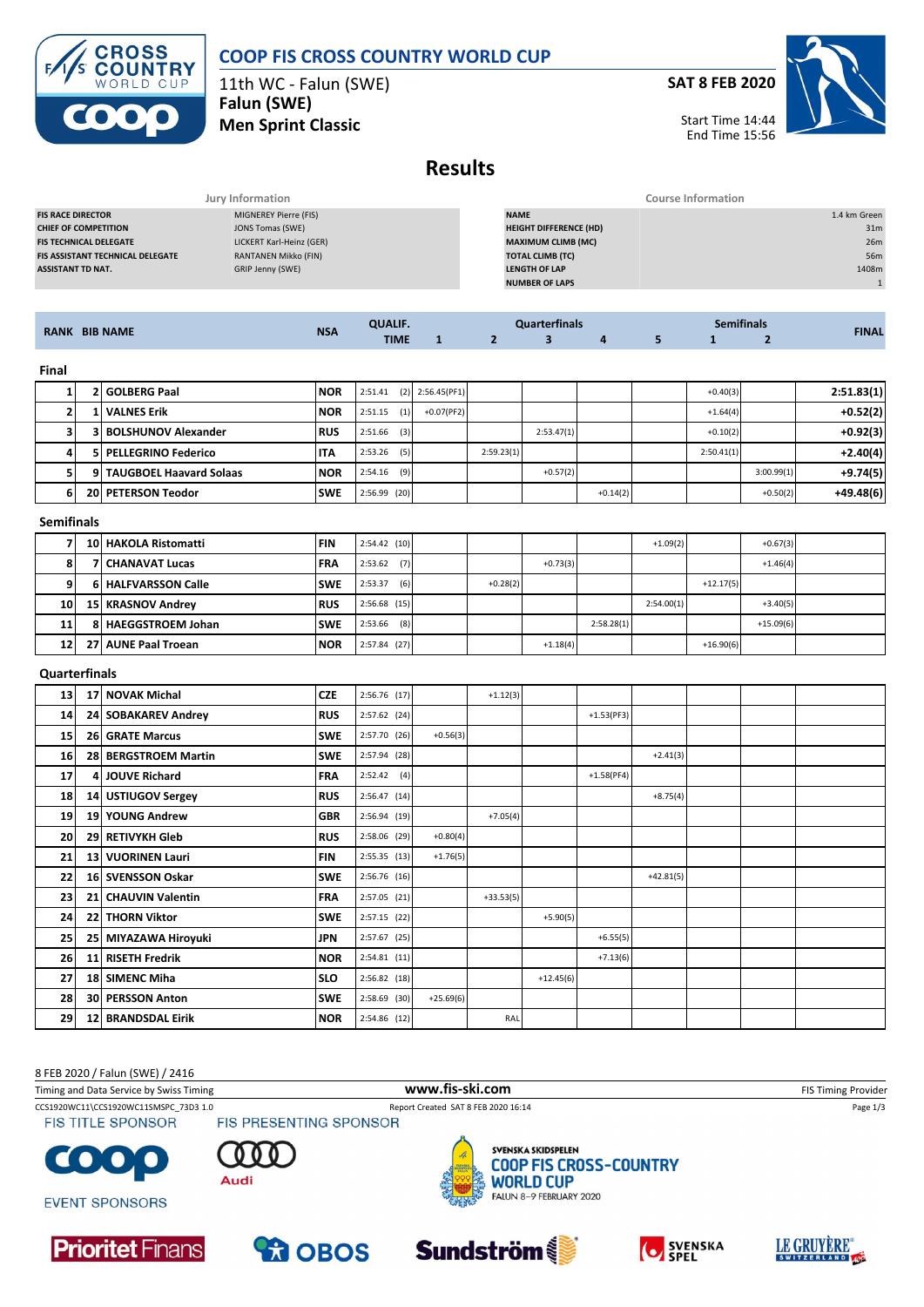

#### **COOP FIS CROSS COUNTRY WORLD CUP**

11th WC - Falun (SWE) **Falun (SWE) Men Sprint Classic**

**SAT 8 FEB 2020**



**Results**

| <b>RANK BIB NAME</b> |  |                                                      | <b>QUALIF.</b> |                |              | <b>Quarterfinals</b> |                         |   | <b>Semifinals</b> |              |                |              |
|----------------------|--|------------------------------------------------------|----------------|----------------|--------------|----------------------|-------------------------|---|-------------------|--------------|----------------|--------------|
|                      |  |                                                      | <b>NSA</b>     | <b>TIME</b>    | $\mathbf{1}$ | $\overline{2}$       | $\overline{\mathbf{3}}$ | 4 | 5                 | $\mathbf{1}$ | $\overline{2}$ | <b>FINAL</b> |
| Qualification        |  |                                                      |                |                |              |                      |                         |   |                   |              |                |              |
| 30                   |  | <b>HEDIGER Jovian</b>                                | SUI            | $2:58.88$ (31) |              |                      |                         |   |                   |              |                |              |
| 31                   |  | <b>NISKANEN livo</b>                                 | <b>FIN</b>     | 2:58.94 (32)   |              |                      |                         |   |                   |              |                |              |
| 32                   |  | <b>RASTELLI Maicol</b>                               | IΤA            | 2:59.04 (33)   |              |                      |                         |   |                   |              |                |              |
| 33                   |  | <b>U23</b><br><b>TERENTEV Alexander</b>              | <b>RUS</b>     | 2:59.09 (34)   |              |                      |                         |   |                   |              |                |              |
| 34                   |  | de FABIANI Francesco                                 | <b>ITA</b>     | 2:59.72 (35)   |              |                      |                         |   |                   |              |                |              |
| 35                   |  | <b>JAY Renaud</b>                                    | FRA            | 3:00.71 (36)   |              |                      |                         |   |                   |              |                |              |
| 36                   |  | <b>ERIKSSON Gustav</b>                               | <b>SWE</b>     | 3:00.94 (37)   |              |                      |                         |   |                   |              |                |              |
| 37                   |  | <b>KILP Marko</b>                                    | <b>EST</b>     | 3:01.21 (38)   |              |                      |                         |   |                   |              |                |              |
| 38                   |  | <b>SUN Qinghai</b>                                   | <b>CHN</b>     | 3:01.29 (39)   |              |                      |                         |   |                   |              |                |              |
| 39                   |  | <b>LAMPIC Janez</b>                                  | <b>SLO</b>     | 3:01.30(40)    |              |                      |                         |   |                   |              |                |              |
| 40                   |  | <b>U23</b><br><b>ARDASHEV Sergey</b>                 | <b>RUS</b>     | $3:01.40$ (41) |              |                      |                         |   |                   |              |                |              |
| 41                   |  | <b>PANISI Gilberto</b>                               | <b>ITA</b>     | 3:01.55 (42)   |              |                      |                         |   |                   |              |                |              |
| 42                   |  | <b>VORANAU Aliaksandr</b>                            | <b>BLR</b>     | $3:01.66$ (43) |              |                      |                         |   |                   |              |                |              |
| 43                   |  | <b>THOMPSON Bob</b>                                  | CAN            | $3:02.01$ (44) |              |                      |                         |   |                   |              |                |              |
| 44                   |  | <b>STAREGA Maciej</b>                                | POL            | $3:02.24$ (45) |              |                      |                         |   |                   |              |                |              |
| 45                   |  | <b>LEPISTO Lauri</b>                                 | <b>FIN</b>     | $3:02.35$ (46) |              |                      |                         |   |                   |              |                |              |
| 46                   |  | <b>SELLER Ludek</b>                                  | CZE            | 3:02.40 (47)   |              |                      |                         |   |                   |              |                |              |
| 47                   |  | <b>U23</b><br><b>JACOBSSON Hugo</b>                  | <b>SWE</b>     | 3:02.72 (48)   |              |                      |                         |   |                   |              |                |              |
| 48                   |  | <b>JONSSON Olof</b>                                  | <b>SWE</b>     | 3:02.97 (49)   |              |                      |                         |   |                   |              |                |              |
| 49                   |  | <b>WESTBERG Karl-Johan</b>                           | <b>SWE</b>     | 3:03.05 (50)   |              |                      |                         |   |                   |              |                |              |
| 50                   |  | <b>BORTSOV Konstantin</b>                            | KAZ            | 3:03.29 (51)   |              |                      |                         |   |                   |              |                |              |
| 51                   |  | <b>BURY Kamil</b>                                    | <b>POL</b>     | $3:03.51$ (52) |              |                      |                         |   |                   |              |                |              |
| 52                   |  | <b>HANNEMAN Logan</b>                                | <b>USA</b>     | $3:04.08$ (53) |              |                      |                         |   |                   |              |                |              |
| 53                   |  | <b>BOLGER Kevin</b>                                  | USA            | 3:04.42 (54)   |              |                      |                         |   |                   |              |                |              |
| 54                   |  | <b>KLIMIN Olzhas</b>                                 | <b>KAZ</b>     | 3:04.72 (55)   |              |                      |                         |   |                   |              |                |              |
| 55                   |  | <b>SAXTON Benjamin</b>                               | USA            | 3:05.08 (56)   |              |                      |                         |   |                   |              |                |              |
| 56                   |  | <b>KORGE Kaarel Kasper</b>                           | <b>EST</b>     | 3:05.20 (57)   |              |                      |                         |   |                   |              |                |              |
| 57                   |  | <b>HERMANSSON Pontus</b>                             | <b>SWE</b>     | 3:05.91 (58)   |              |                      |                         |   |                   |              |                |              |
| 58                   |  | <b>ANDERSSON Jens</b>                                | <b>SWE</b>     | 3:07.31 (59)   |              |                      |                         |   |                   |              |                |              |
| 59                   |  | <b>AFLODAL Gustav</b>                                | U23 SWE        | 3:07.62 (60)   |              |                      |                         |   |                   |              |                |              |
| 60                   |  | <b>PUKHKALO Vitaliy</b>                              | KAZ            | 3:08.76 (61)   |              |                      |                         |   |                   |              |                |              |
| 61                   |  | <b>VOLOTKA Denis</b>                                 | KAZ            | 3:08.94(62)    |              |                      |                         |   |                   |              |                |              |
| 62                   |  | <b>DUMAS Alexis</b>                                  | CAN            | $3:11.78$ (63) |              |                      |                         |   |                   |              |                |              |
| 63                   |  | <b>BIKSE Indulis</b>                                 | LAT            | 3:12.25(64)    |              |                      |                         |   |                   |              |                |              |
| 64                   |  | IZQUIERDO-BERNIER Ricardo                            | CAN            | $3:13.07$ (65) |              |                      |                         |   |                   |              |                |              |
| 65                   |  | U <sub>23</sub> CHN<br><b>WUERKAIXI Kuerbanjiang</b> |                | $3:18.00$ (66) |              |                      |                         |   |                   |              |                |              |

| <b>Disqualified</b>                     |                               |                                                                                     |         |                            |
|-----------------------------------------|-------------------------------|-------------------------------------------------------------------------------------|---------|----------------------------|
| <b>TEFRE Gjoeran</b>                    | <b>NOR</b>                    |                                                                                     |         |                            |
| 8 FEB 2020 / Falun (SWE) / 2416         |                               |                                                                                     |         |                            |
| Timing and Data Service by Swiss Timing |                               | www.fis-ski.com                                                                     |         | <b>FIS Timing Provider</b> |
| CCS1920WC11\CCS1920WC11SMSPC 73D3 1.0   |                               | Report Created SAT 8 FEB 2020 16:14                                                 |         | Page 2/3                   |
| <b>FIS TITLE SPONSOR</b>                | <b>FIS PRESENTING SPONSOR</b> |                                                                                     |         |                            |
| <b>COOO</b>                             | Audi                          | SVENSKA SKIDSPELEN<br><b>COOP FIS CROSS-COUNTRY</b><br>路路<br><b>WORLD CUP</b><br>E. |         |                            |
| <b>EVENT SPONSORS</b>                   |                               | FALUN 8-9 FEBRUARY 2020                                                             |         |                            |
| <b>Prioritet Finans</b>                 | <b>ROBOS</b>                  | <b>Sundström</b>                                                                    | SVENSKA | SWITZERLAND 400            |